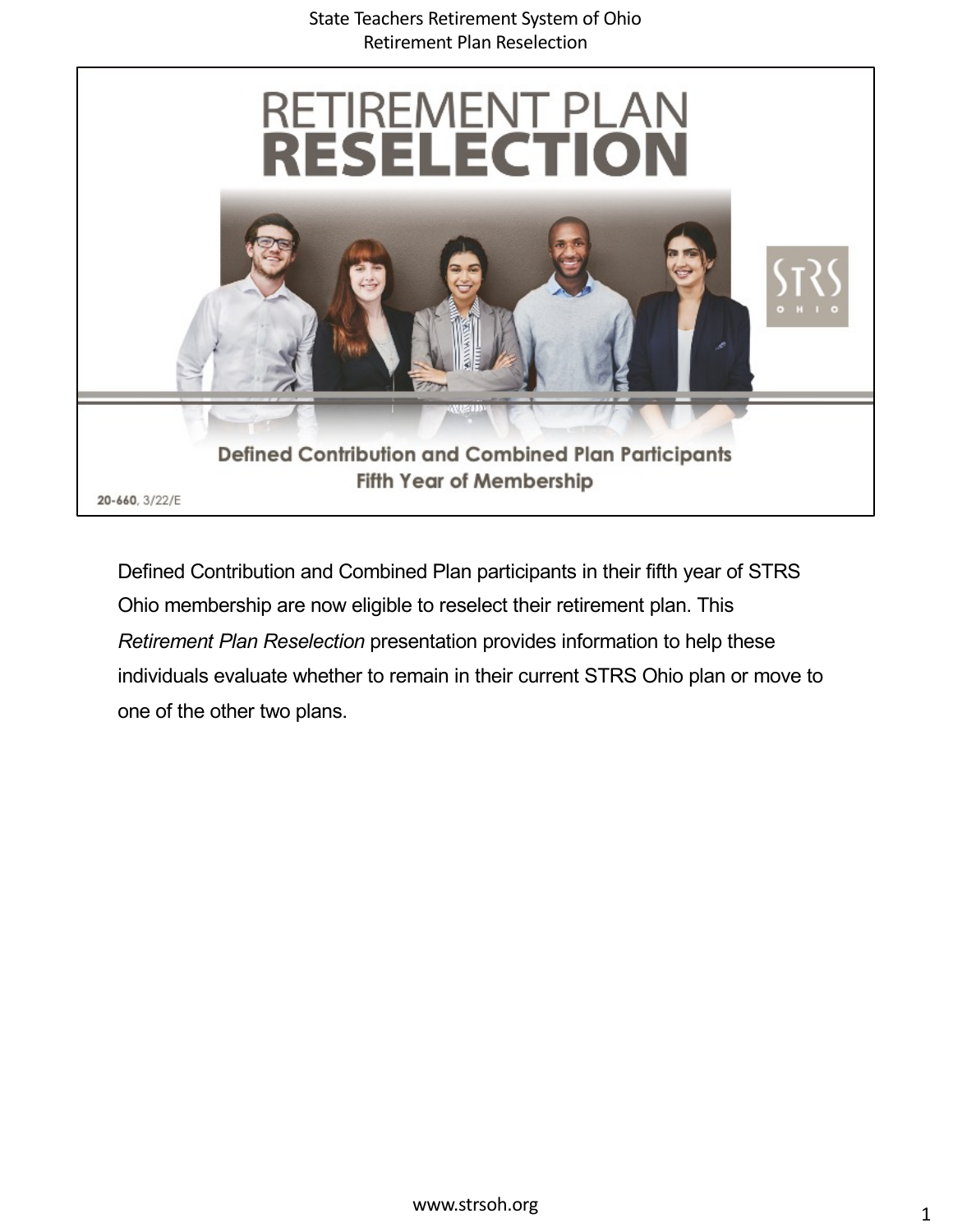

While it's true selecting a retirement plan is a big decision, approaching it as four key steps may help simplify your plan selection decision.

- 1. Know your plan options
- 2. Review the plan features
- 3. Select the best plan for you
- 4. Notify STRS Ohio by June 1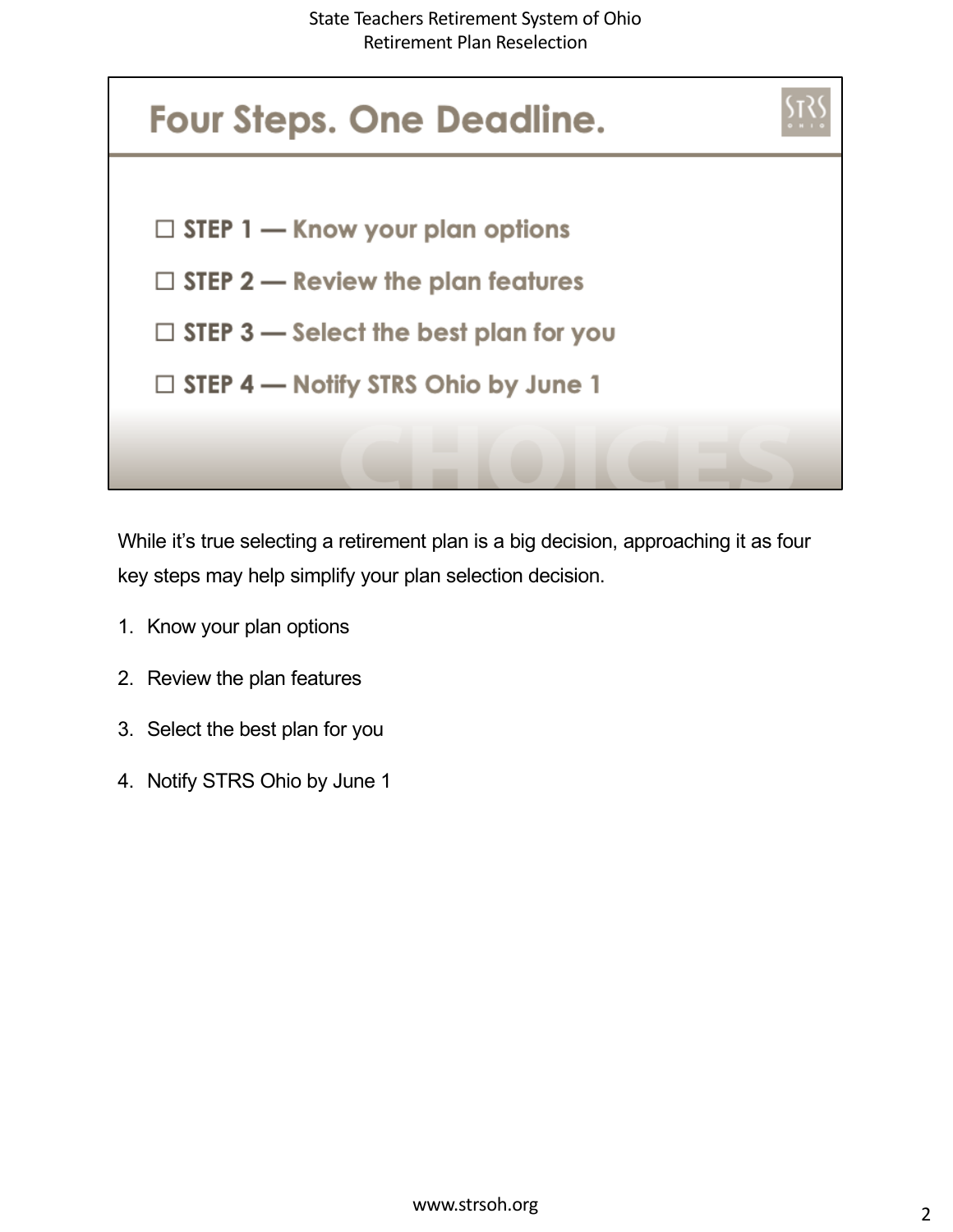

STRS Ohio offers three retirement plans ― the Defined Benefit Plan, the Defined Contribution Plan and the Combined Plan.

If you do not inform STRS Ohio of a plan change, you will remain in the plan you originally selected.

The plan you choose now will be your STRS Ohio retirement plan for as long as you remain a member of the system.

Let's look at the features of each of the three plans.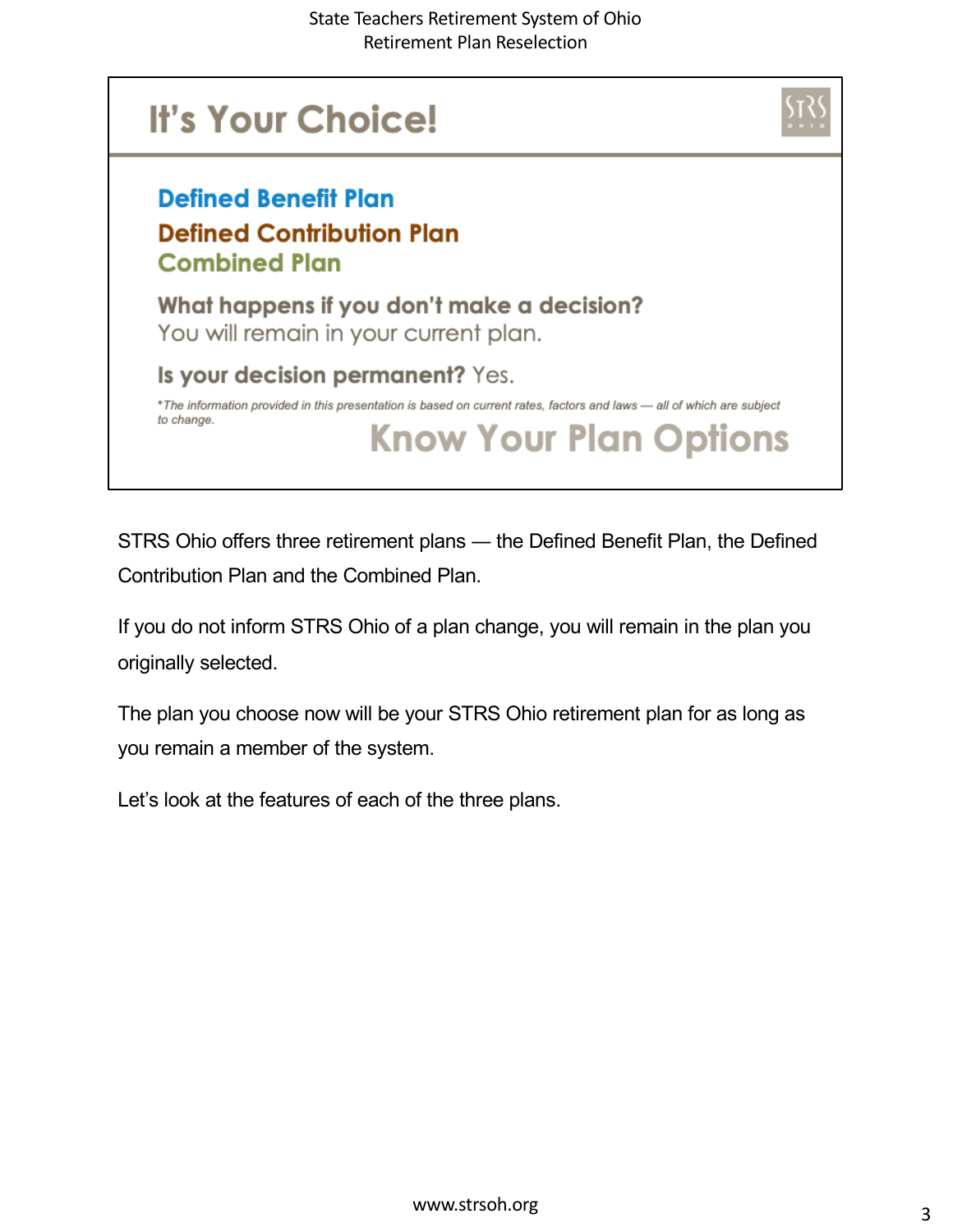

The Defined Benefit Plan offers a predictable monthly retirement benefit payment. Of the three retirement plans offered, it requires the least account management by you throughout your career.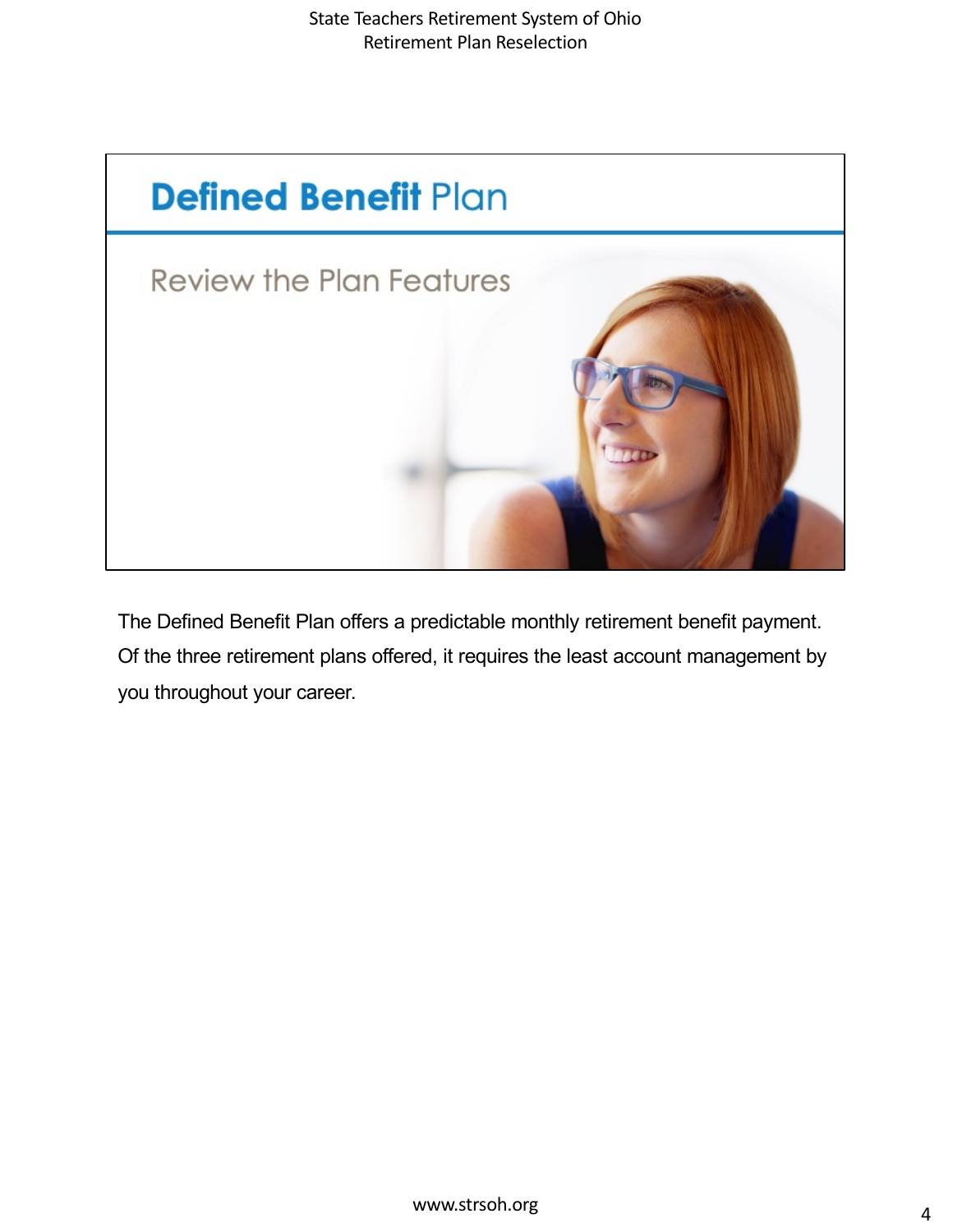

Under this plan, your retirement income is based on a calculation that uses your age, years of service and final average salary ― FAS.

The FAS is the average of your five highest years of Ohio public earnings, and the retirement benefit will be based on 2.2% of your FAS for all years of service. For example, if you retire with 35 years, you would receive 77% of your FAS.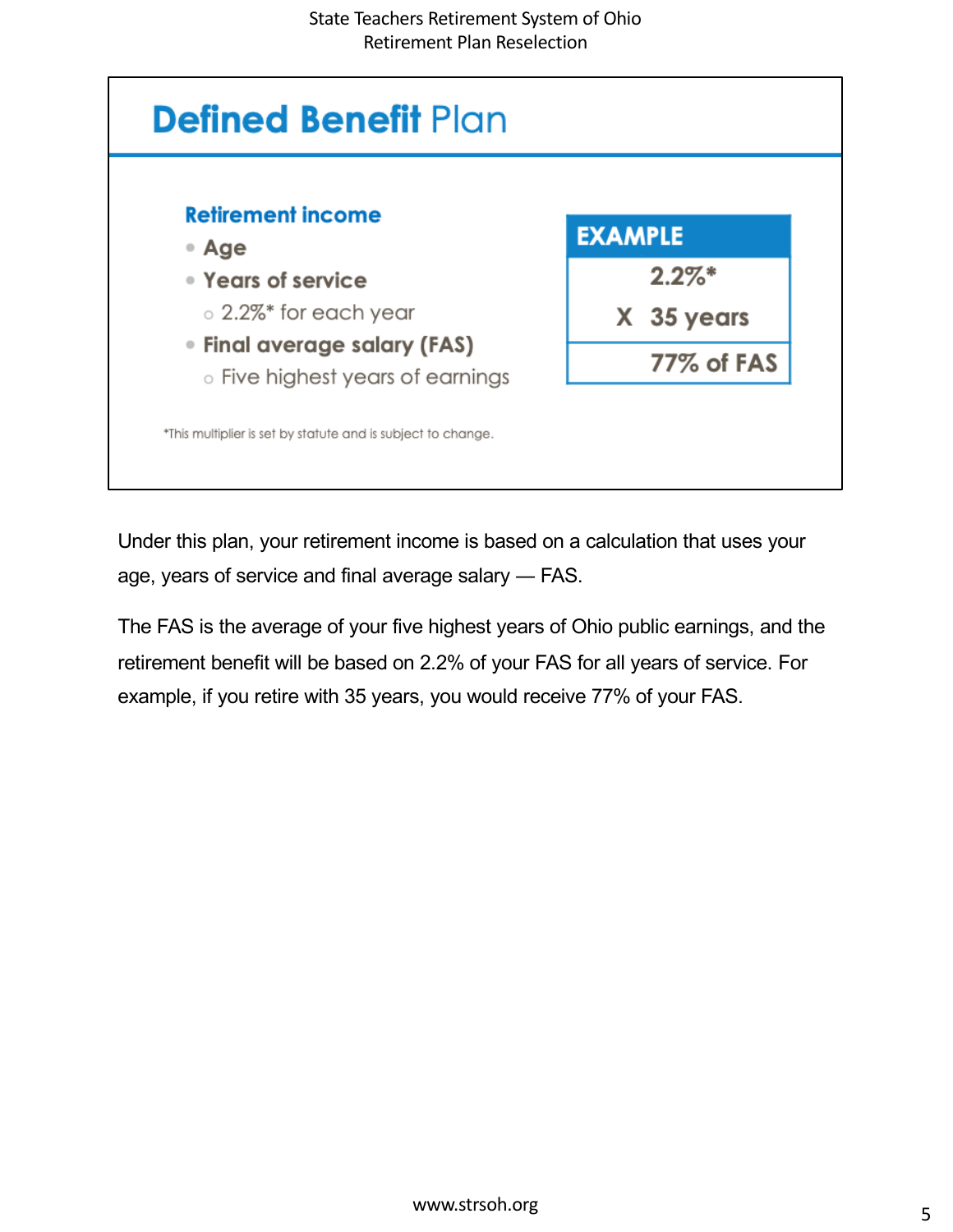## **Defined Benefit Plan**



- Age 65 with five years, or
- Any age and 34 years increases to 35 years on Aug. 1, 2023

#### **Reduced benefit eligibility**

• STRS Ohio website, under Preparing for Retirement

Defined Benefit Plan participants can retire with an unreduced benefit at age 65 with five years of service or at any age with 34 years of service. The required service credit increases to 35 years, effective August 1, 2023.

If a member retires before these age and service requirements are met, benefits are reduced. Those eligibility requirements are available on the STRS Ohio website.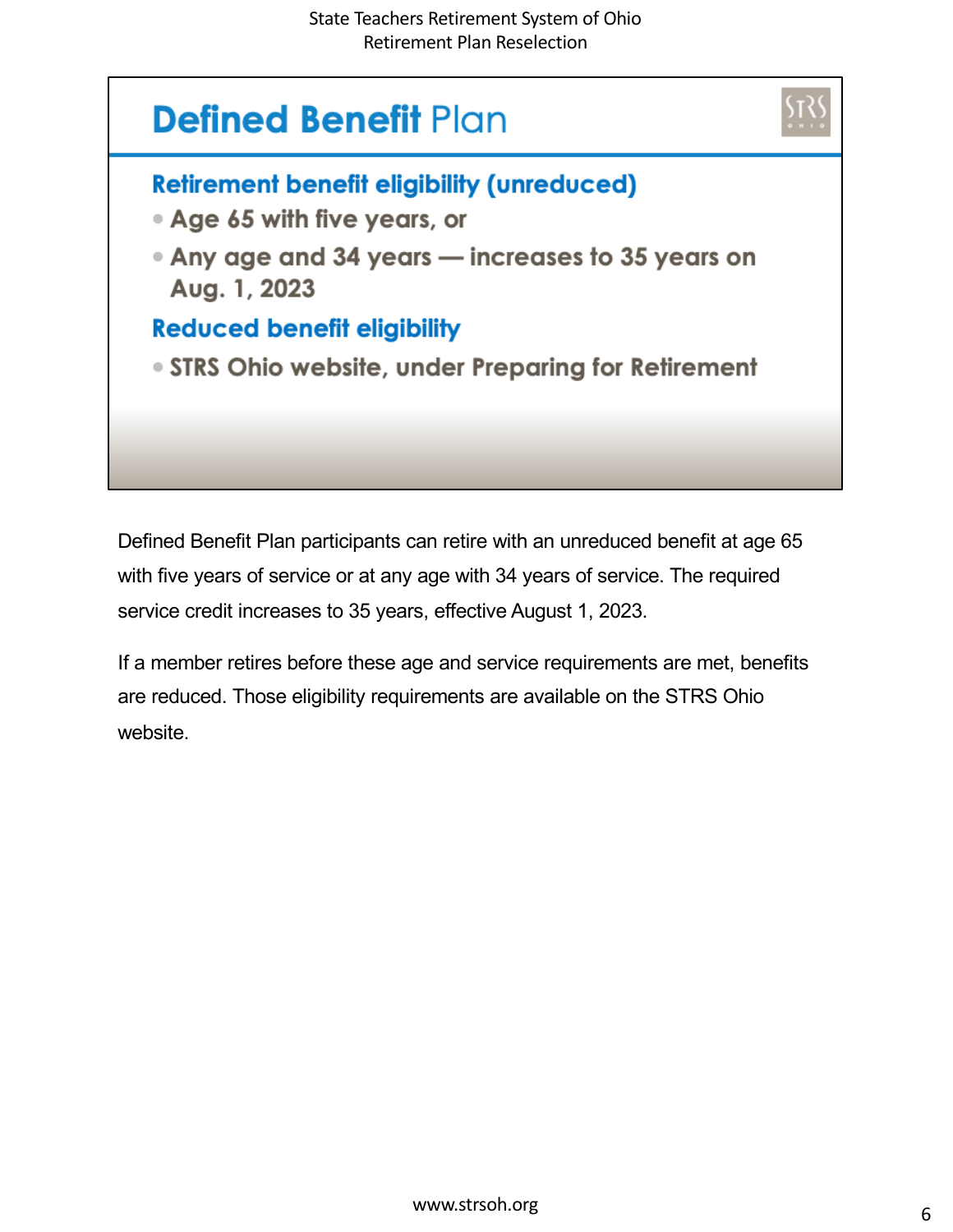

Current Defined Benefit Plan benefits include survivor and disability benefits during your career when eligibility conditions are met. Access to health care coverage in retirement is also available to those meeting eligibility requirements.

Under this plan, you have the option to purchase service credit for certain types of employment if you are eligible. Purchasing credit can increase the amount of your retirement benefit or may enable you to retire sooner.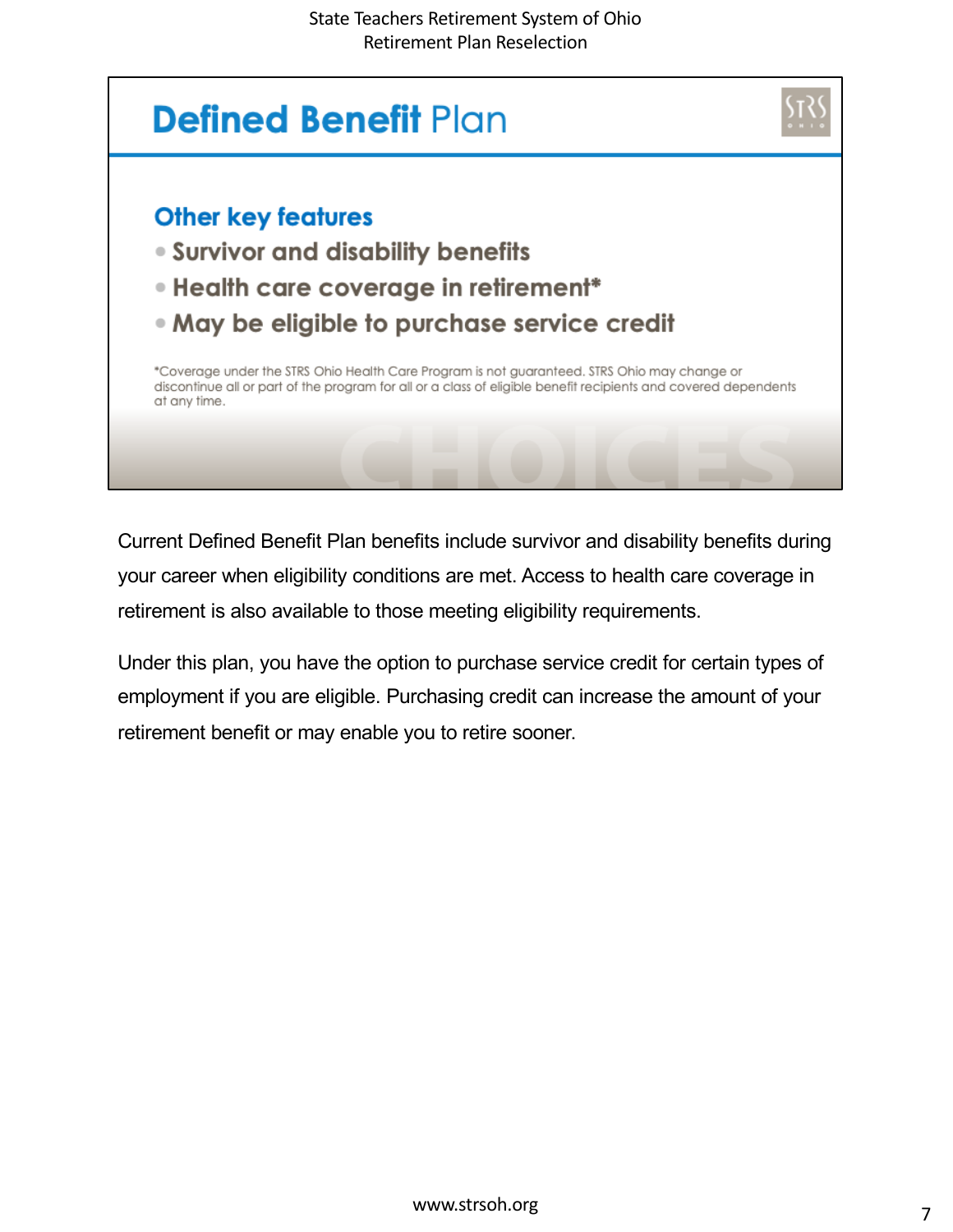

The Defined Contribution Plan offers you control over your entire retirement account. Under this plan you have the ability to monitor and change your investment choices to align them with your retirement goals.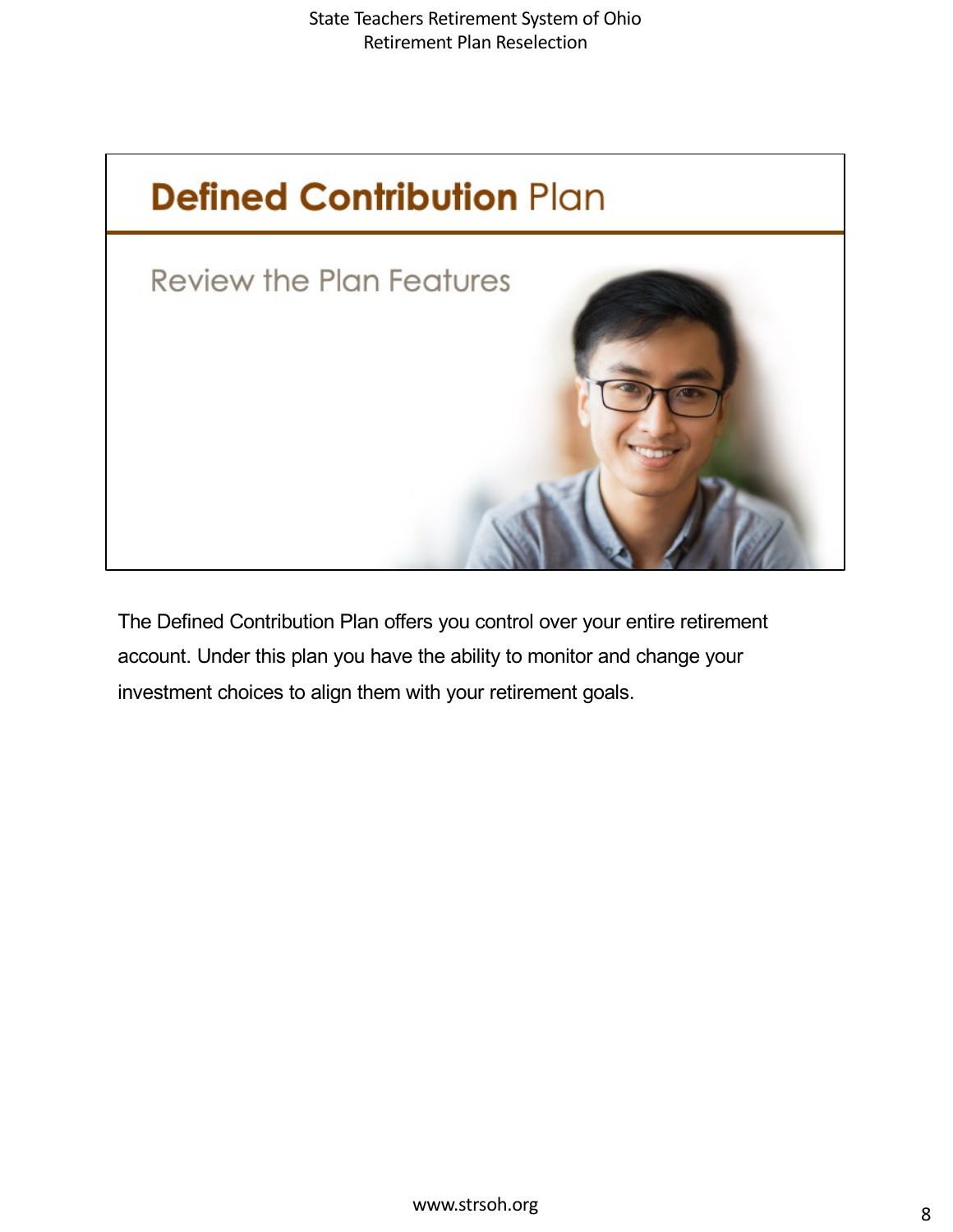

Under the Defined Contribution Plan, once you terminate all STRS Ohio-covered employment, distributions from your account are available beginning at age 50. You can take your retirement income as a lifetime annuity or lump-sum payment. The amount will be based upon your contributions and the amount of employer contributions added to your account, the performance of investments you select and annuity rates in effect at the time of your retirement.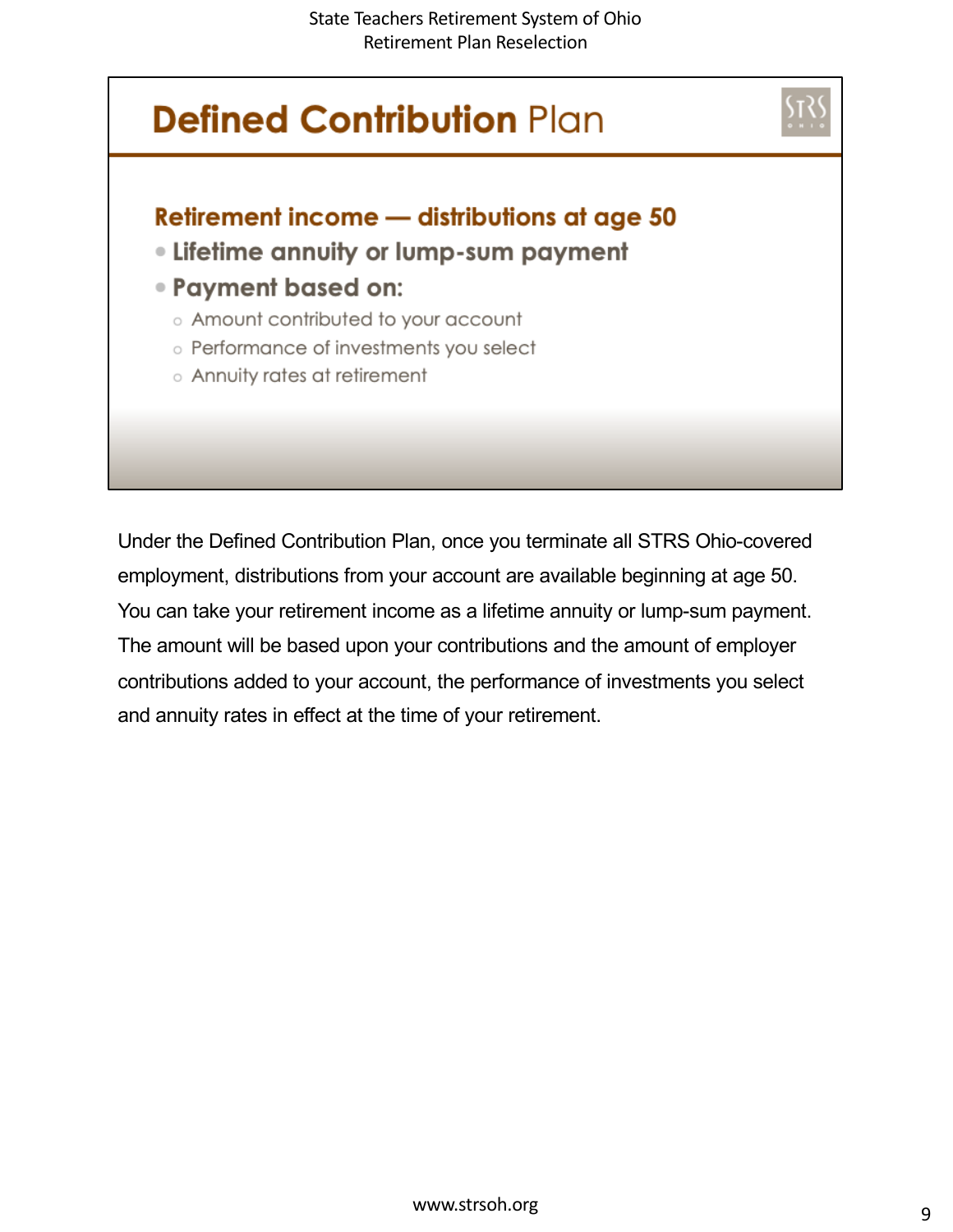

The Defined Contribution Plan does not offer survivor benefits and disability benefits during your career nor does it offer access to STRS Ohio health care in retirement.

You are not eligible to purchase service credit under this plan; however, you may make contributions on salary not earned if your teaching career is interrupted by military service, provided you meet the eligibility requirements.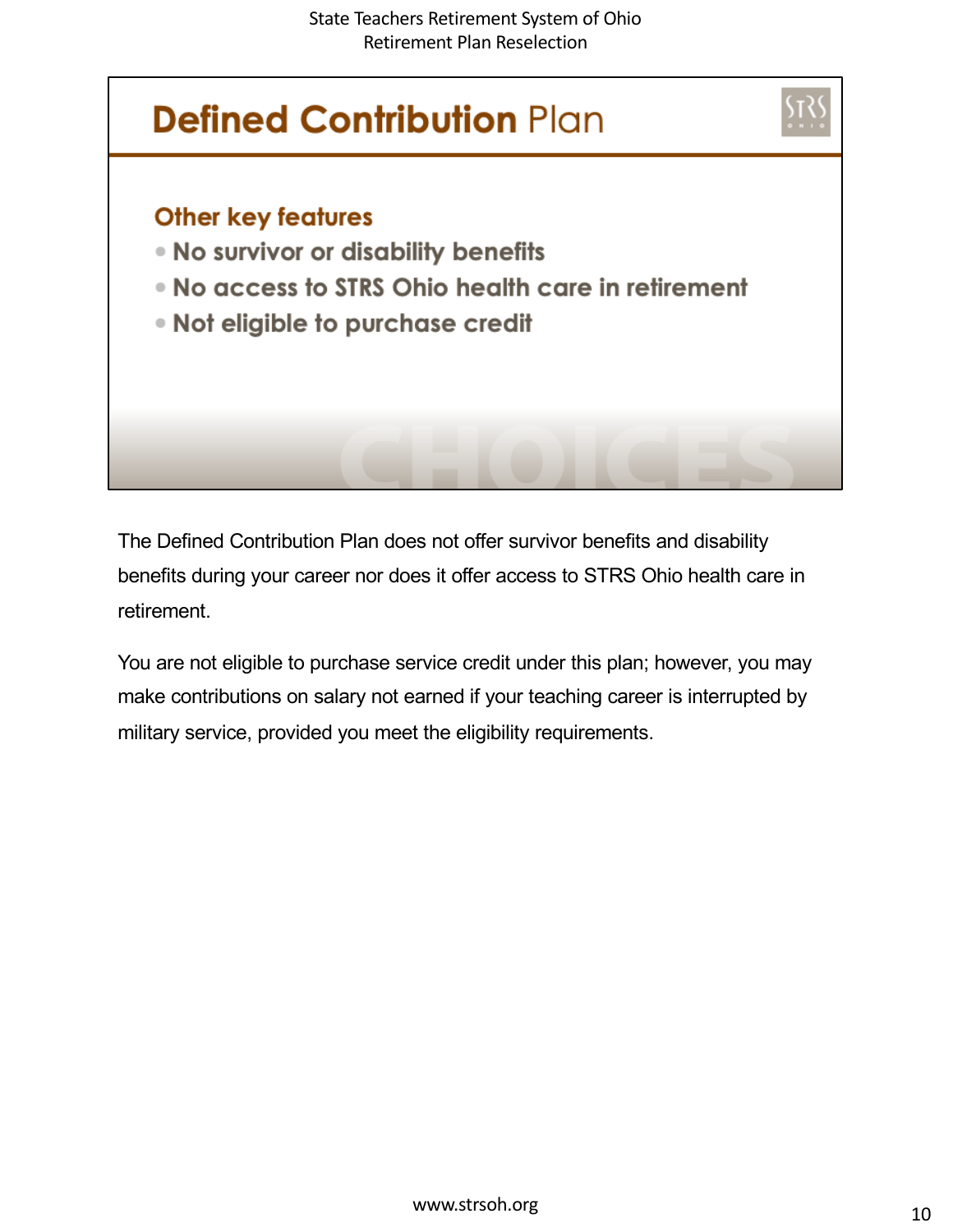

The Combined Plan includes features of both the Defined Benefit Plan and Defined Contribution Plan. It provides you with a predictable monthly benefit in retirement from the defined benefit portion and gives you control of your contributions for the defined contribution portion.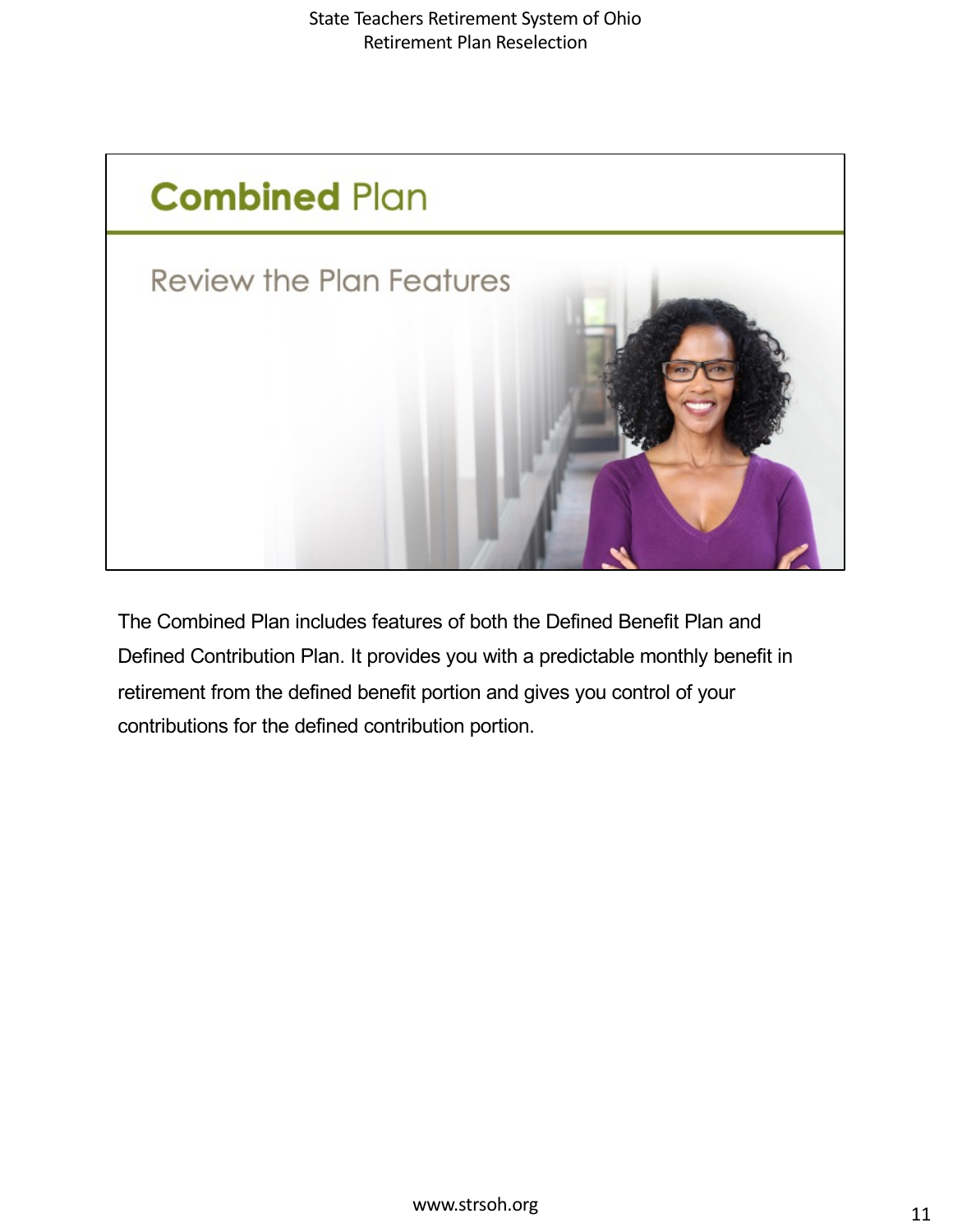

Under this plan, retirement income is based on separate retirement benefits paid from the defined benefit and defined contribution portions of your account.

You are eligible to receive a retirement benefit from the defined benefit portion at age 60 with five years of service. That benefit will be 1% of your final average salary per year of service.

For the defined contribution portion, once you end all STRS Ohio-covered employment, distributions from your account are available beginning at age 50. You can take that retirement income as a lifetime annuity or lump-sum payment. The payment will be based upon the amount deposited to the defined contribution portion of your account, performance of investments you select and annuity rates in effect at the time of your retirement.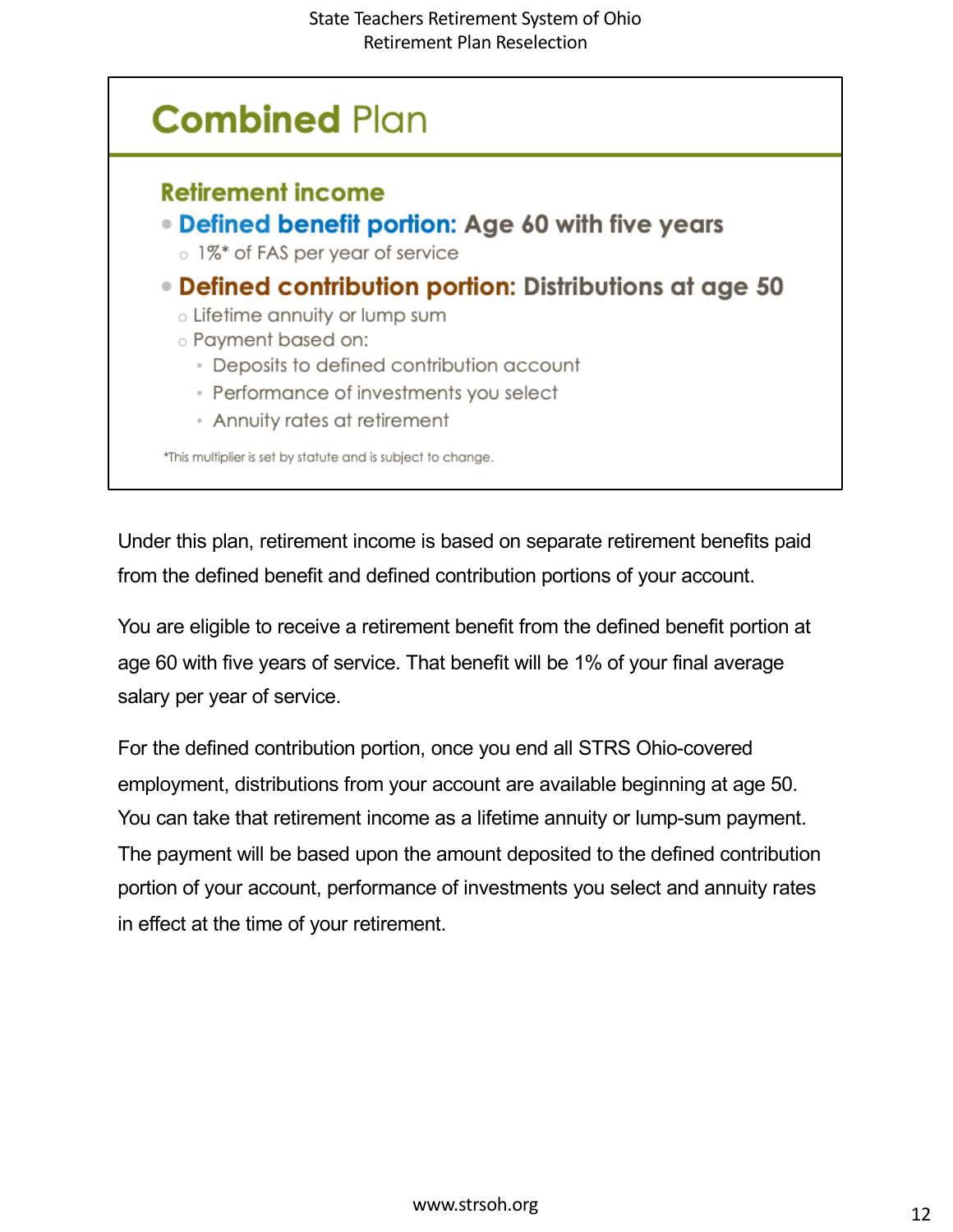### **Combined Plan Other key features .** Survivor and disability benefits • Health care coverage in retirement\* · Purchasable service credit o Service interrupted by military service or leaves of absence \*Coverage under the STRS Ohio Health Care Program is not guaranteed. STRS Ohio may change or discontinue all or part of the program for all or a class of eligible benefit recipients and covered dependents at any time.

Current Combined Plan benefits include survivor and disability benefits during your career and access to health care coverage in retirement upon meeting eligibility requirements.

Under this plan, you can also purchase service credit if teaching was interrupted by military service or a leave of absence.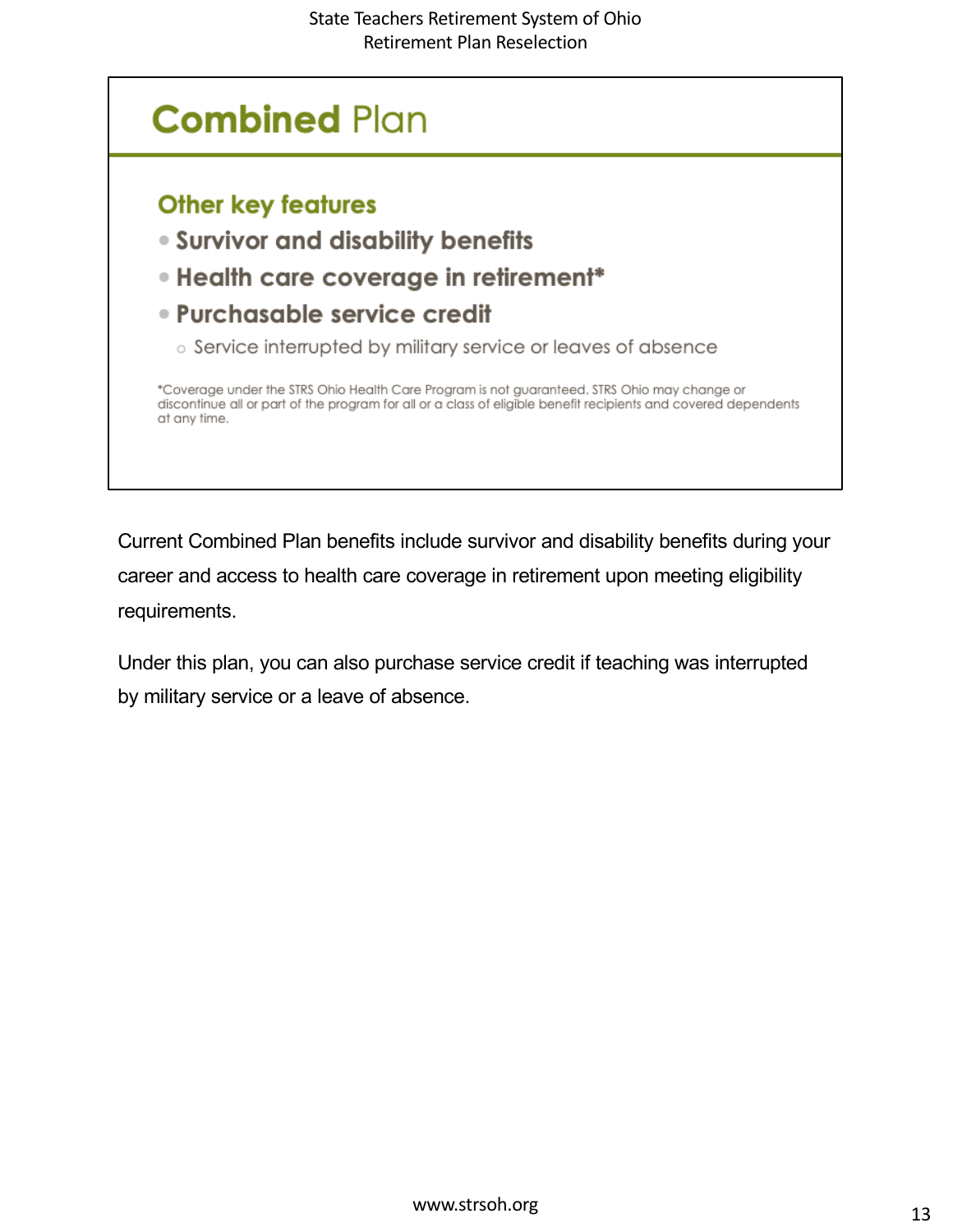

If you decide to change retirement plans, what will happen to your STRS Ohio account?

If you select the Defined Benefit Plan, your current account will be closed. Funds from that account, as well as future member and employer contributions, will be used to fund the benefits that are available to you under the Defined Benefit Plan.

A defined benefit account will be created based on your years of service as if you had originally selected the Defined Benefit Plan when you made your initial retirement plan selection.

STRS Ohio will manage your account's contributions.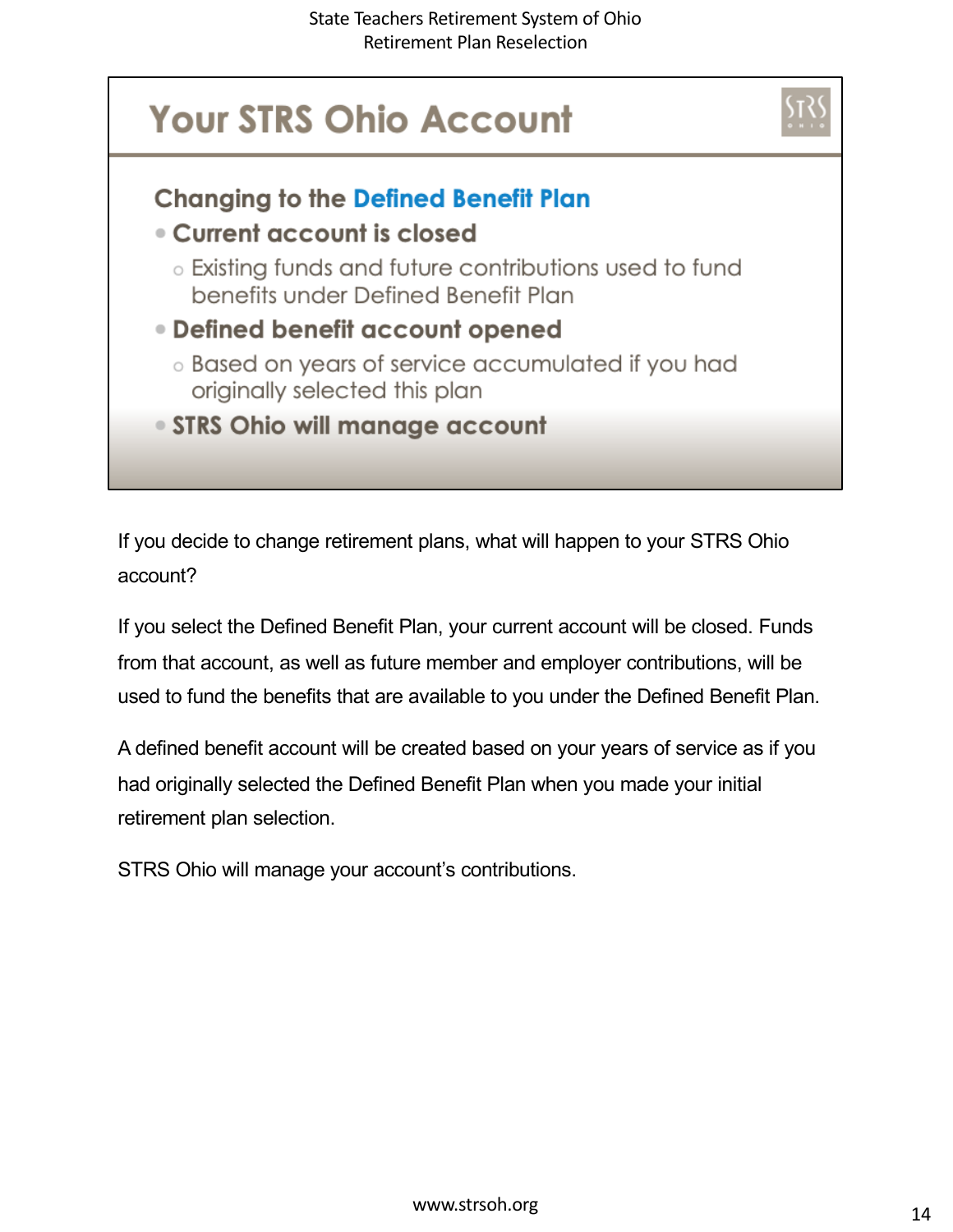

If you are currently a Combined Plan participant and change to the Defined Contribution Plan, your current account will be closed.

The new Defined Contribution Plan account will include the account balance, plus gains or losses, from the defined contribution portion of your Combined Plan account. It will also include the withdrawal value, if any, from the defined benefit portion. The withdrawal value — determined once final service credit has been reported at the end of the current fiscal year — will be added to your account following your current investment allocation instructions.

You will manage the entire Defined Contribution Plan account.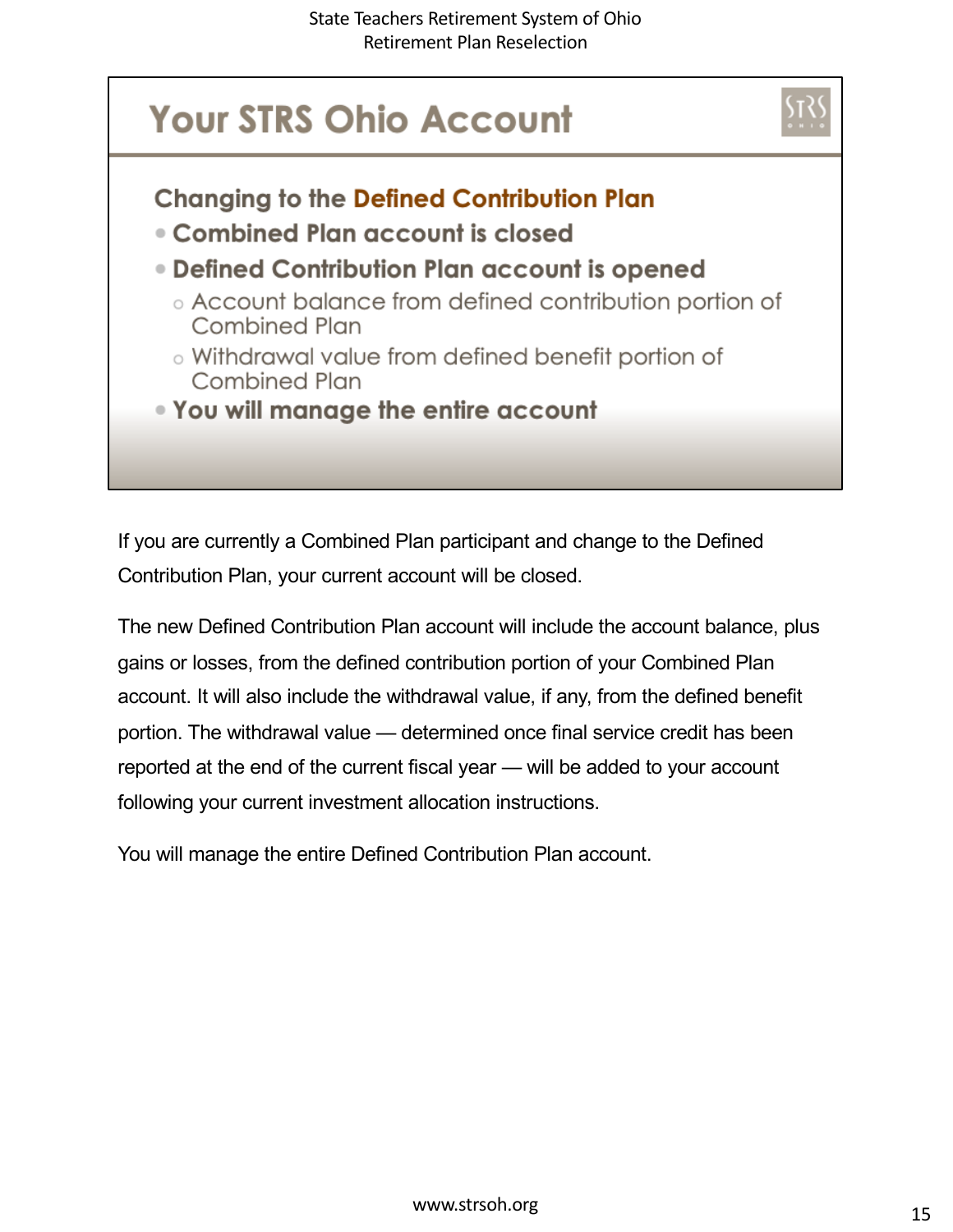# **Your STRS Ohio Account**



- Your existing contributions and earnings
	- o deposited to the defined contribution portion of the account
- . Your future contributions: split between both portions of the account
- **Employer contributions and earnings** (existing and future): Deposited to the defined benefit portion of the account
- Credited with service credit at the end of current fiscal year
- STRS Ohio manages defined benefit portion; you manage defined contribution portion

If you are currently a Defined Contribution Plan participant and select the Combined Plan, your existing contributions and earnings will be deposited to the defined contribution portion of your new account. Those allocations will be managed by you.

Your future contributions will be split between the defined contribution and defined benefit portions.

Employer contributions and earnings currently included in your defined contribution account as well as future employer contributions will fund the defined benefit portion of your Combined Plan account.

You will also be credited with the years of service credit accumulated through the end of the current fiscal year.

STRS Ohio will manage the defined benefit portion of your account and you will manage the defined contribution portion.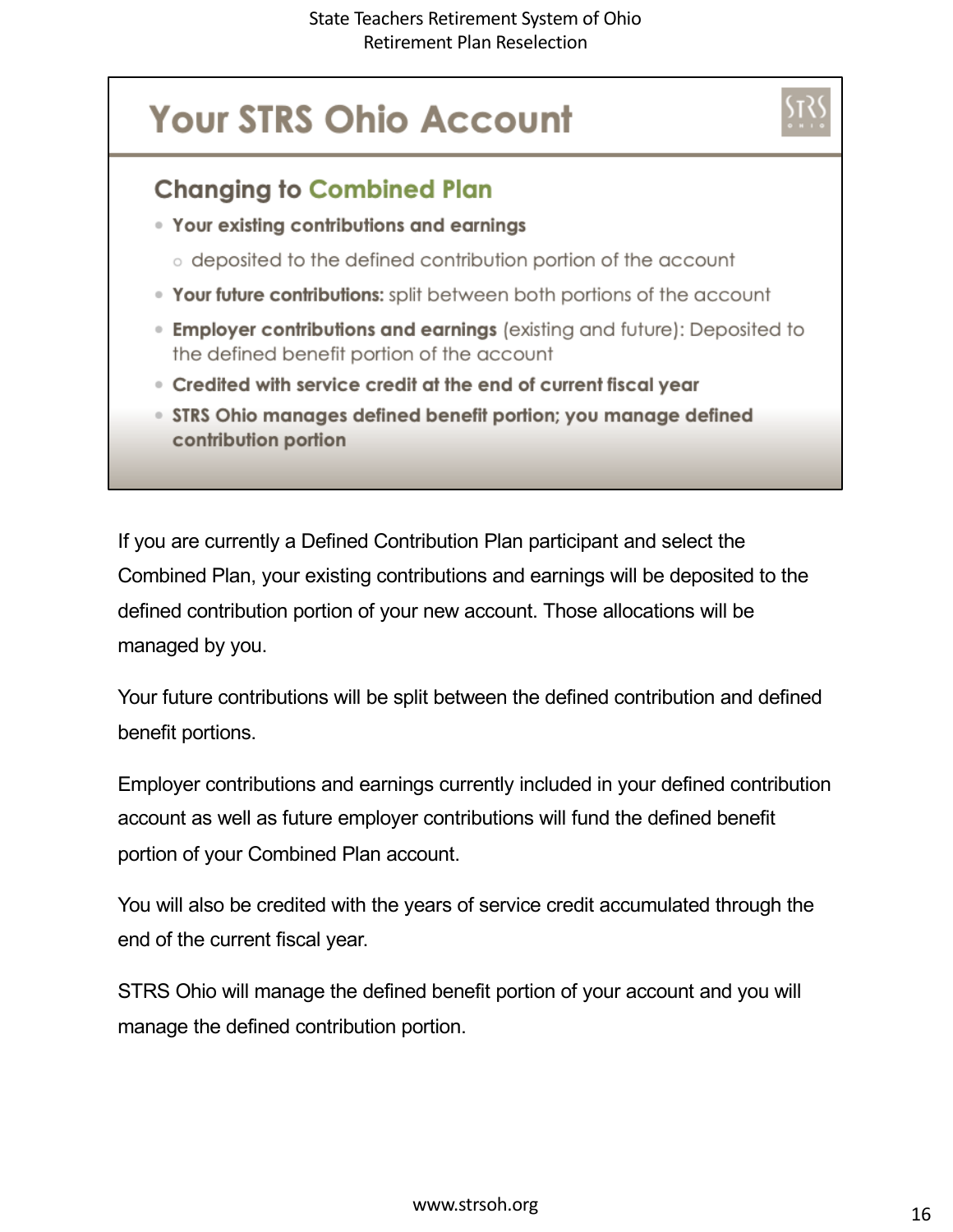| <b>Comparing Plans</b>                                               |                                          |                                               |                           |
|----------------------------------------------------------------------|------------------------------------------|-----------------------------------------------|---------------------------|
|                                                                      | <b>Defined</b><br><b>Benefit</b><br>Plan | <b>Defined</b><br><b>Contribution</b><br>Plan | Combined<br>Plan          |
| Predictable monthly retirement benefit                               |                                          |                                               | (defined benefit portion) |
| <b>Greatest portability</b>                                          |                                          |                                               |                           |
| <b>Greatest investment risk</b>                                      |                                          |                                               |                           |
| Disability and survivor benefits during career*                      |                                          |                                               |                           |
| Access to health care coverage in retirement*                        |                                          |                                               |                           |
| * Upon meeting eligibility criteria.<br>Select the Best Plan for You |                                          |                                               |                           |

As you decide whether to remain in your current plan or change plans, it may help to focus on the key differences among the three plans.

The Defined Benefit Plan offers you the most predictability related to your retirement benefit amount seeing as that monthly benefit is defined by a calculation set by statute.

The Defined Contribution Plan offers the greatest portability, which can be an appealing feature if you don't plan to be a career educator. The Defined Contribution Plan also involves the most risk related to the impact of your investment selections on your retirement benefit amount.

Both the Defined Benefit Plan and Combined Plan offer disability benefits or survivor benefits during your career and access to health care coverage in retirement upon meeting eligibility requirements.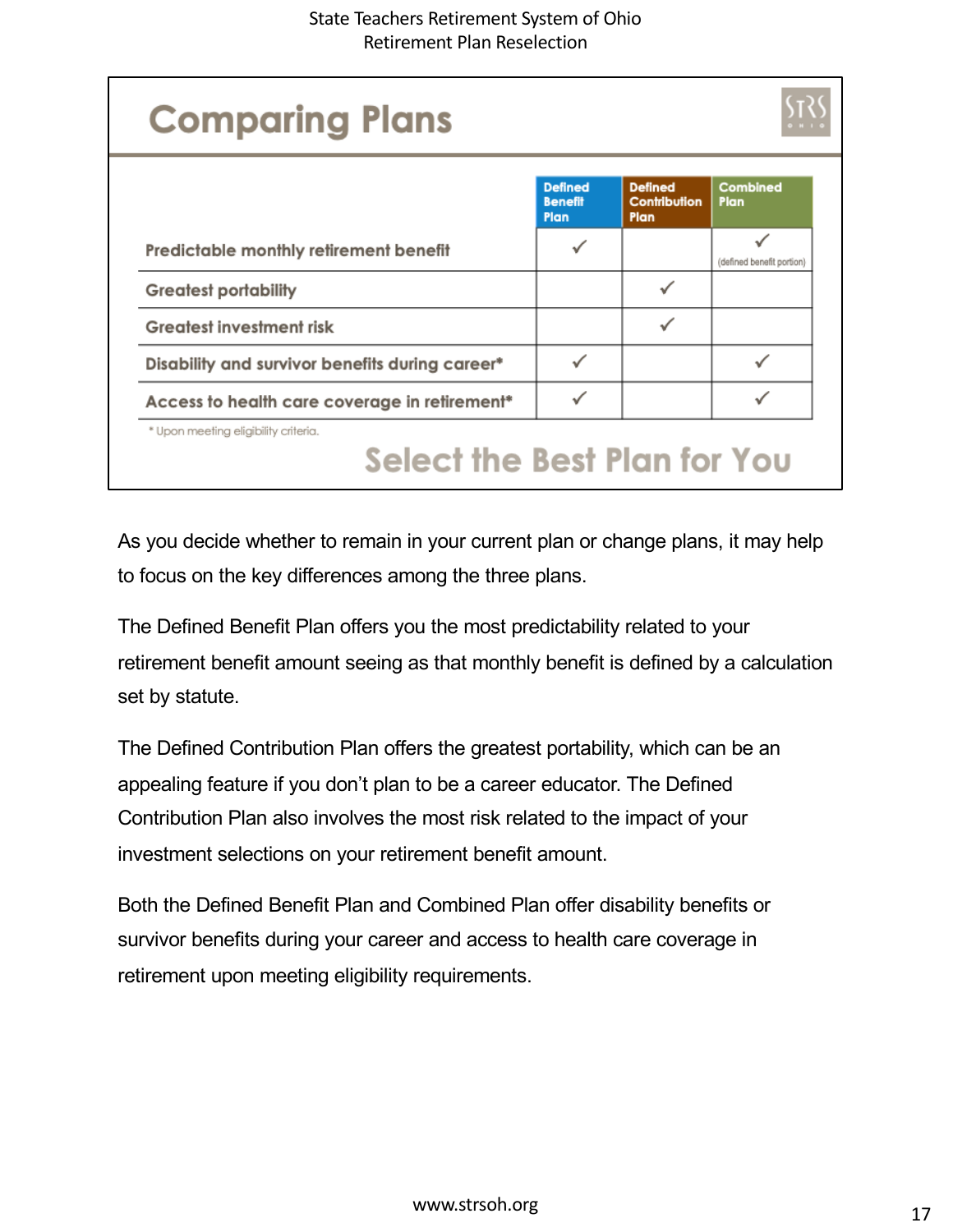

Further details to guide you in your decision can be found in the retirement plan reselection packet sent to eligible members. Included are a personalized letter with your account information and a brochure detailing plan options and features.

Plan information is also available on the STRS Ohio website. If you have questions, you can also contact STRS Ohio toll-free at 888-227-7877.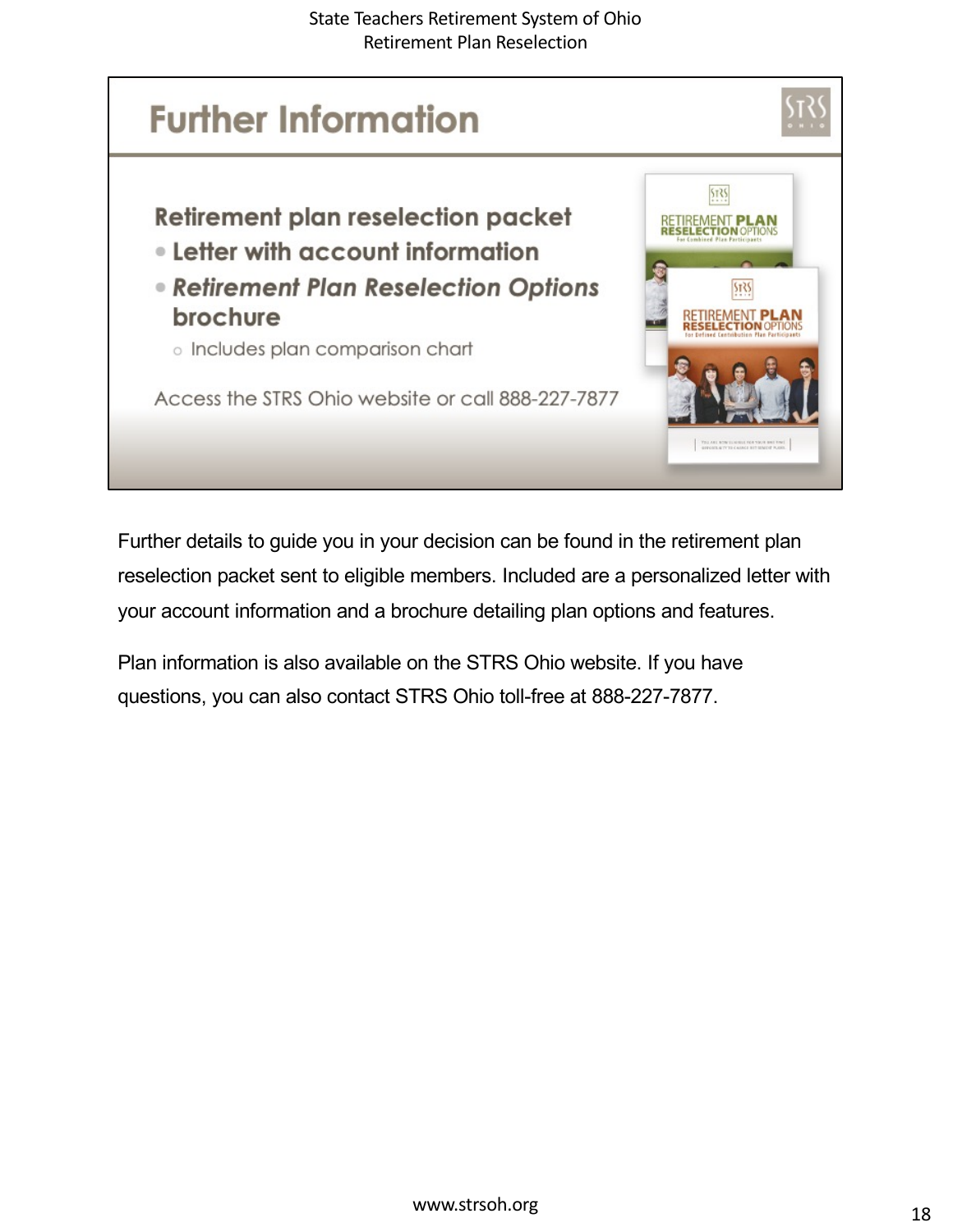## **Informing STRS Ohio of Your Selection**

#### Indicating your plan selection online

- o Access your Online Personal Account on the STRS Ohio website.
	- Select "Member Information" from the top menu.
	- Select "Retirement Plan Reselection" under Useful Links.

#### Staying in your current plan? No action required.

\*The information provided in this presentation is based on current rates, factors and laws - all of which are subject to change.

# **Notify STRS Ohio by June 1**

To complete your selection, access your Online Personal Account on the STRS Ohio website. Click on "Member Information" in the top menu and then "Retirement Plan Reselection" under Useful Links.

The deadline for making your plan selection is June 1. If you are staying in your current plan, no action is required.

We hope this presentation has been helpful to you as you evaluate your plan options and the best plan for you.